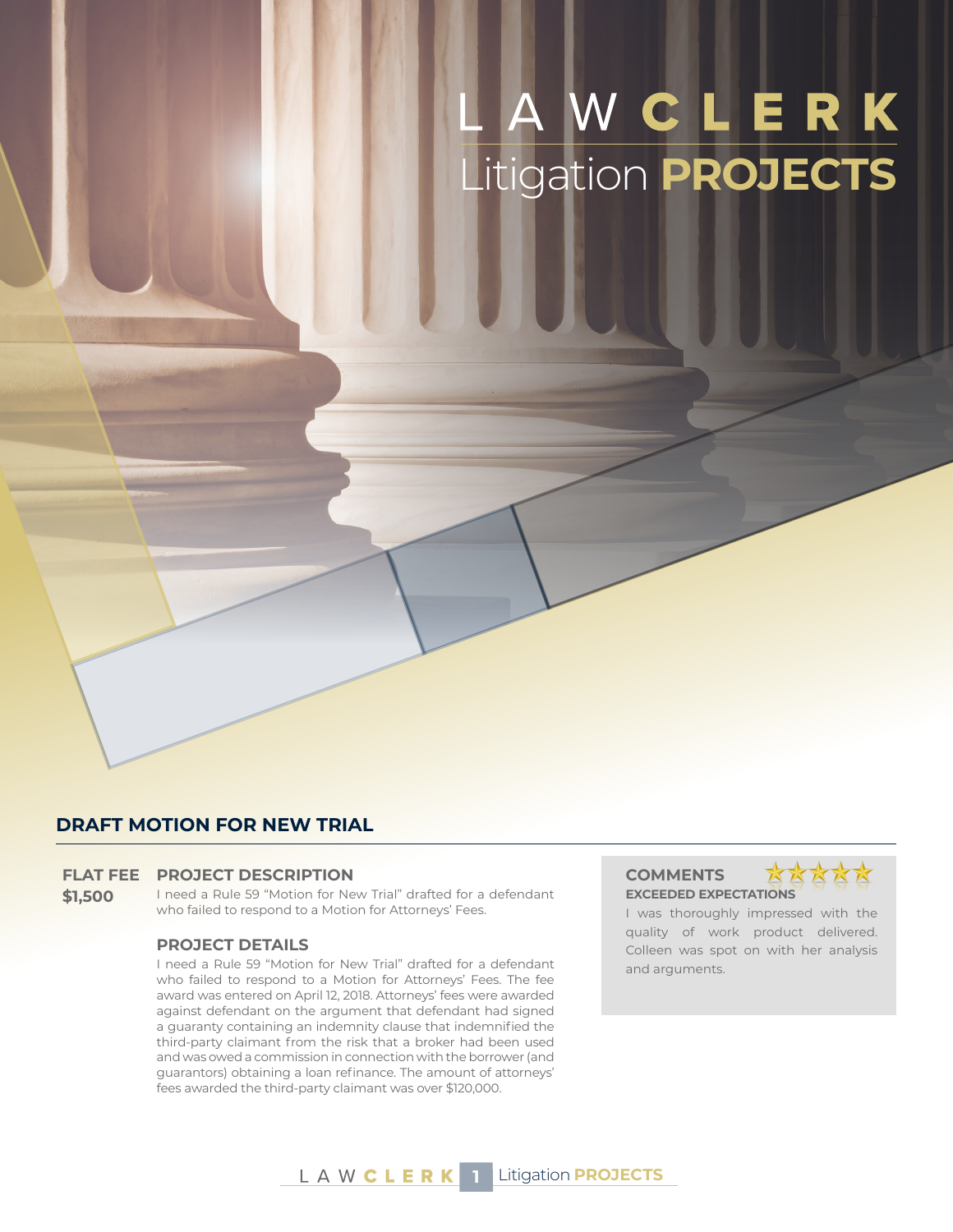#### **MOTION TO COMPEL**

#### **FLAT FEE PROJECT DESCRIPTION COMMENTS**

**\$800** I need a motion to compel prepared related to a request for production of documents. I have the majority of the research completed. The issues are producing documents in native format or in a format usable by the requesting party, some notes taken during a deposition that we want to obtain, and some relevancy issues related to whether some contracts need to be produced. Golden rule letters have been sent, as well as several follow-up requests.

#### **PROJECT DETAILS**

The requests and objections will be provided.

**EXCEEDED EXPECTATIONS**



Absolutely amazing work product. Emmett did a wonderful job. He was on time and certainly grasped the issues at hand. I recommend him without hesitation and look forward to working with him again.

#### **DRAFT A MOTION FOR SUMMARY JUDGMENT, STATEMENT OF MATERIAL FACTS, SUPPORTING AFFIDAVITS, ETC IN A BANKRUPTCY ADVERSARY**

#### **FLAT FEE PROJECT DESCRIPTION COMMENTS**

**\$500** I have already filed a rule 12(b)(6) motion to dismiss plaintiff's complaint, and the judge dismissed one of the counts. In total, you will have 3 briefs provided in word format that have already been filed and that should be extremely helpful as much of the law will be the same and now we will be able to inject our own facts via affidavits.

#### **PROJECT DETAILS**

The plaintiff has filed an adversary pleading opposing a chapter 7 discharge pursuant to 11 usc 523. Originally, they also had four claims under 11 usc 727 but dropped those claims in the amended complaint the court forced plaintiff to file. The 3 previously filed briefs should be helpful in drafting this responsive brief. A word version of our answer will help with the client's affidavit and we also have a rough draft affidavit from a third party witness affiliated with the plaintiff. I think this brief should take you between 7-10 hours to adequately draft and the supporting brief should be 15-20 pages.

**EXCEEDED EXPECTATIONS**

Erin provided fast, high-quality work. I highly endorse this attorney.

#### **DAUBERT MOTION**

#### **FLAT FEE PROJECT DESCRIPTION COMMENTS**

**\$2,000** Daubert Motion to exclude an expert. **EXCEEDED EXPECTATIONS** 

#### **PROJECT DETAILS**

We are defendants in a fraudulent transfer case. Plaintiff has disclosed an expert who does not do much more than restate Plaintiff's facts and perform simple calculations and create charts. Ultimately, the report is misleading as a result. I would like a Daubert motion to exclude the expert. The selected Lawclerk will have to review the report and deposition transcript, and draft the motion with references to both.



David did a great and thorough job analyzing the expert report and deposition transcript to include the necessary cites in the motion. He was very responsive and made revisions to the project as requested in a timely manner. I appreciate his extra effort.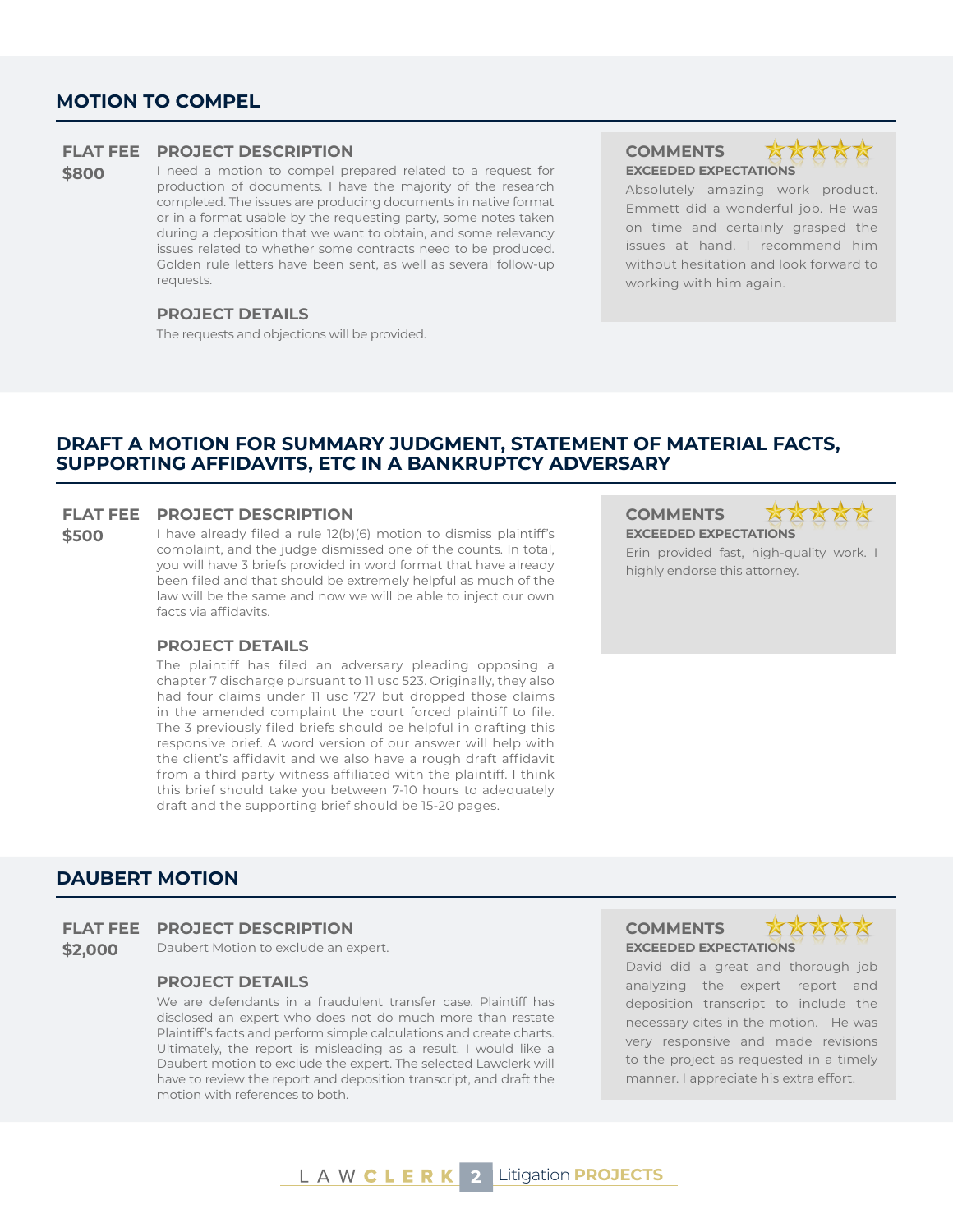#### **DEMAND LETTER FOR RETURN OF FUNDS**

#### **FLAT FEE PROJECT DESCRIPTION COMMENTS**

**\$400** I need a demand letter seeking return of funds. **EXCEEDED EXPECTATIONS** 

#### **PROJECT DETAILS**

The client was subject to a writ of garnishment. The client has no account, although two of his businesses do. Despite being put on notice that the accounts did not belong to the client, they paid approximately \$12,000 on the garnishment, to the harm of the businesses. This will be a very straight forward demand letter, and I anticipate it will take no more than three or four hours.



Excellent letter that I can send out with no changes. I would definitely use again.

#### **CORPORATE VEIL PIERCING AND UNIFORM TRANSFER ACT SUMMARY JUDGMENT**

#### **FLAT FEE PROJECT DESCRIPTION COMMENTS**

\$1,200 I need assistance building out the legal arguments (and integrating facts) for this summary judgment memo.

#### **PROJECT DETAILS**

Multiple corporate defendants and individual defendants, with counts against each for piercing, and against the individuals for fraudulent transfers.

**EXCEEDED EXPECTATIONS**



Raymond is a terrific writer/researcher. I usually alert him before I post projects, in hope that he is available to handle them.

## **MOTION TO TRANSFER VENUE FOR FLORIDA CIRCUIT COURT CASE**

#### **FLAT FEE PROJECT DESCRIPTION COMMENTS**

\$350 I need a Motion to Transfer Venue for a Florida circuit court case. We believe the lawsuit was filed in the wrong county and we want to move to transfer the case to another Florida county.

#### **PROJECT DETAILS**

Estimated length of motion: 5 pages

# **EXCEEDED EXPECTATIONS**



Dan drafted an excellent motion to dismiss or to transfer venue. He conducted his own case law research, found many applicable cases, and drafted a well-organized, well-written motion. He also completed the project in a very timely fashion.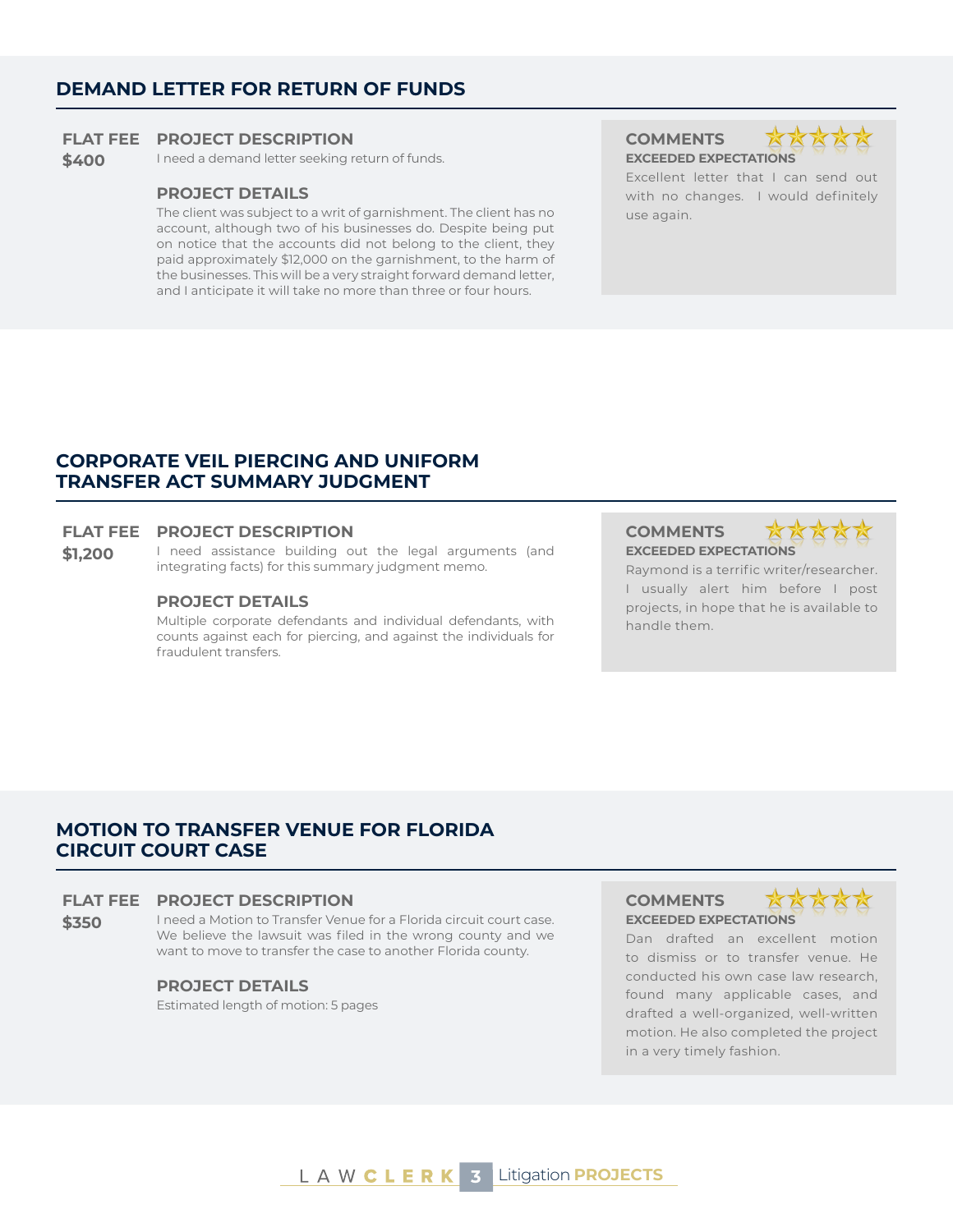**\$750** I need an Application for an Emergency TRO/TI in an existing case in Texas involving fraud by a GC against a homeowner. The TRO & TI should be geared towards freezing the GC's funds immediately after his bankruptcy case is dismissed tomorrow around 11am or so Central Standard Time.

#### **PROJECT DETAILS**

I'll upload a draft TRO/TI application that i ask you to immediately scrub the previous case's information. You'll then need to craft that document to match up with this case's facts and to include the exhibits, which i can post, too. But the point to the judge is to drive home that as of tomorrow, the crooked defendant (a GC) will lose his protections from the BK court case that is about to be dismissed due to his own failure to pay creditors, which was his intent. He filed the BK in Ch. 13 when we filed the initial lawsuit against him, as well as others. We demanded to continue against his LLC in an arbitration without having this crook as a defendant as the defendant, through his LLC, filed liens on my client's house. We had to get those removed, and thus proceeded in the arbitration w/o the individual defendant. That arbitration trial was last week & we await a result. But the crook knew to try to manipulate the timing of the BK case to be dismissed right after that trial thinking we'd leave him alone. Key here: he sold his mansion during the BK case w/ a huge amount of profit that we believe was ill-gained as he used plaintiff's stolen trust money (from a construction loan she paid out to him) to build his house. So we wish to ask the court to freeze that money & restrain the defendant from spending it while we have an opportunity to litigate our fraud claim against him individually.

**EXCEEDED EXPECTATIONS**



Matt, you did well in this tight time crunch for me. You and the other attorneys at Lawclerk.legal are helping me meet my deadlines with style and substance. Thank you for helping me help my client - a good woman who was incredibly wronged by a bad guy.

## **DRAFT COMPLAINT FOR PARTITION ACTION CA CCP 872**

#### **FLAT FEE PROJECT DESCRIPTION COMMENTS**

**\$1.000** Light research and draft complaint for partition for joint owners of real property. Our position is that our client owns 100% of the property - despite title being held 50/50 as joint tenants. This position is based on our client engaged in litigation with the bank resulting in a settlement of the bank cancelling the mortgage leaving the property free and clear. This settlement well exceeds the actual value of the property.

#### **PROJECT DETAILS**

Estimated time to complete the project of drafting the partition complaint after light research is a total 10-12 hours. This is based on 4-5 hours research and 6-8 to complete the draft of the complaint. Research is to solidify our position that client may seek 100% share based on him receiving credit for personally suing the bank and settling by removing mortgage--which benefited estranged joint owner (ex-girlfriend). The bank lawsuit case was based on bank foreclosing while client was on active military duty.

**EXCEEDED EXPECTATIONS**



Lynne was able to complete the project on time with very little guidance. The work was excellent. Highly recommend.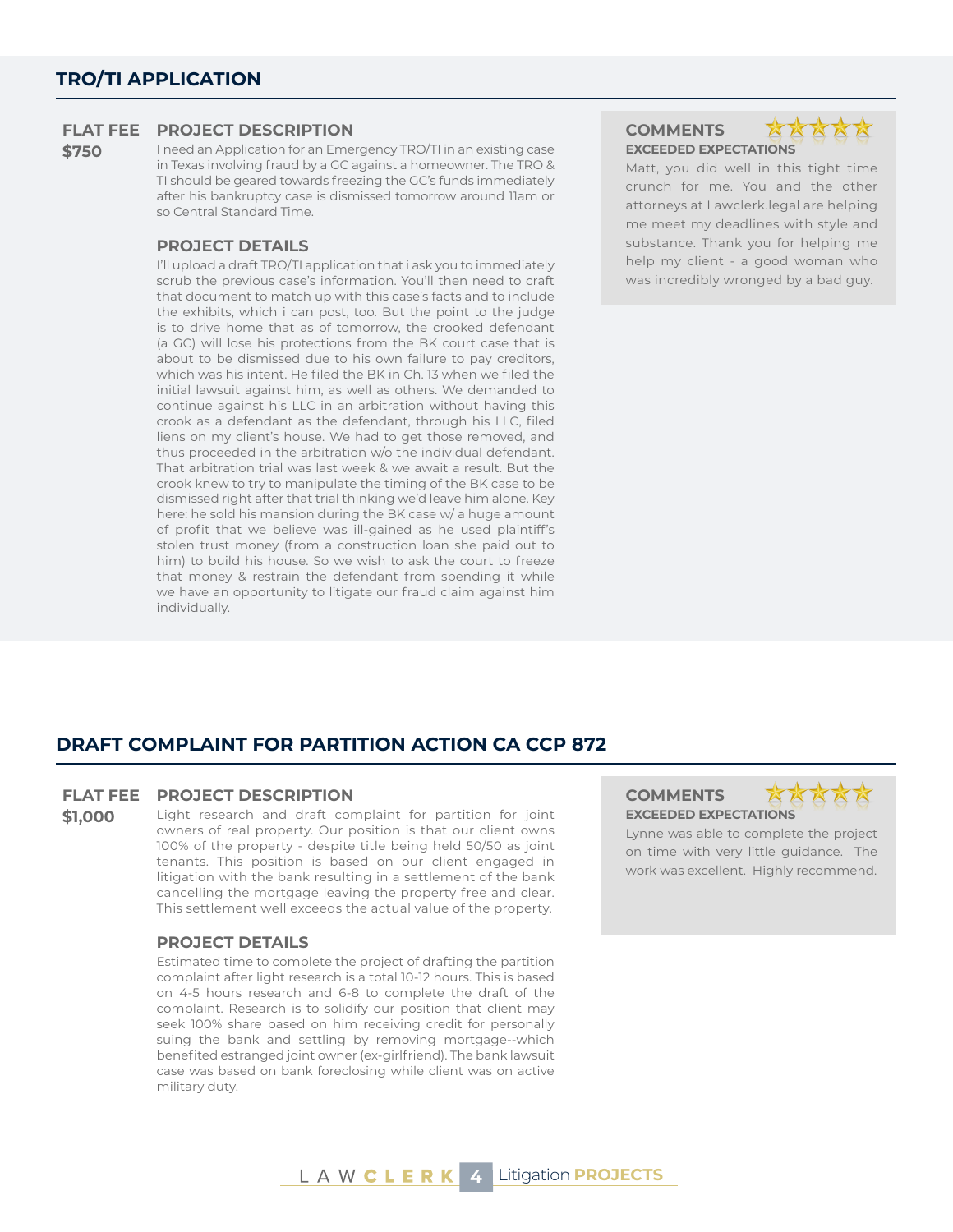#### **MOTION TO DISMISS AND MEMORANDUM FOR DEFAMATION CASE**

#### **FLAT FEE PROJECT DESCRIPTION COMMENTS**

**\$500** My client was a third-party witness in a federal case matter alleging discrimination based upon the Law School Admissions denying testing accomodations to the extent Doe requested. My client holds a PhD and she conducts counseling. She was asked by a fellow physician friend to meet with Doe's son for a possible evaluation. She agreed and when she arrived at the agreed upon location, my client met with Doe and Doe's father. Doe's father proceeded to do most of the talking while his son appeared withdrawn. The purpose of the meeting was to get my client to draft a letter to the LSAC indicating that Doe required additional time and specifically as requested by Doe's father, Doe should be allowed one day per section. Doe had a type written letter prepared to go to LSAC and he asked my client to execute said document. Unfortunately she did so. LSAC granted the request but did not allow a full day, however they simply provided Doe with double the amount of time. Doe appealed their decision and once again drafted a letter for my client to execute. Doe's father repeatedly attempted to reach my client however, my client and her husband were out of town camping. Doe took it upon himself and forged Doe's signature. My cleint was called to testify as a witness for the Defense, LSAC. She testified that she did not execute the 2nd letter and that she felt cornered when executing the first letter.

> Doe is now suing my client for defamation based upon her testimony as a third party witness.

> My client hired me after a technical default had been entered. I filed a Motion to vacate and it was heard on 1/16 and granted. I am contemplating filing a Motion to Transfer the Case matter to the same judge presiding over the Doe vs. LSAC case matter. It makes sense as it arises out of the same transaction or occurrence.

#### **PROJECT DETAILS**

This Project is for a Motion to Dismiss the Complaint at Law on the basis that: 1) Plaintiff fails to adequately state a cause of action and 2) I am certain that there is a law against having a cause of action based upon testimony of a third party witness.





Fabio completed my project within 48 hours of accepting the assignment. It was absolutely fabulous

## **COMPLAINT (BREACH OF CONTRACT, FIDUCIARY DUTY, ETC.)**

#### **FLAT FEE PROJECT DESCRIPTION COMMENTS**

**\$400** Drafting of a complaint in Superior Court of Fulton County, Georgia

#### **PROJECT DETAILS** work with her again.

My client loaned approximately \$30,000 to her boyfriend and alleged co-member of an LLC formed by her boyfriend. He runs a trucking business. It was intended that my client would be a member in the LLC, but the housekeeping on the loan was not great.

**EXCEEDED EXPECTATIONS**



Great job, professional, and timely. I had a few edits due to my tastes, but I hope to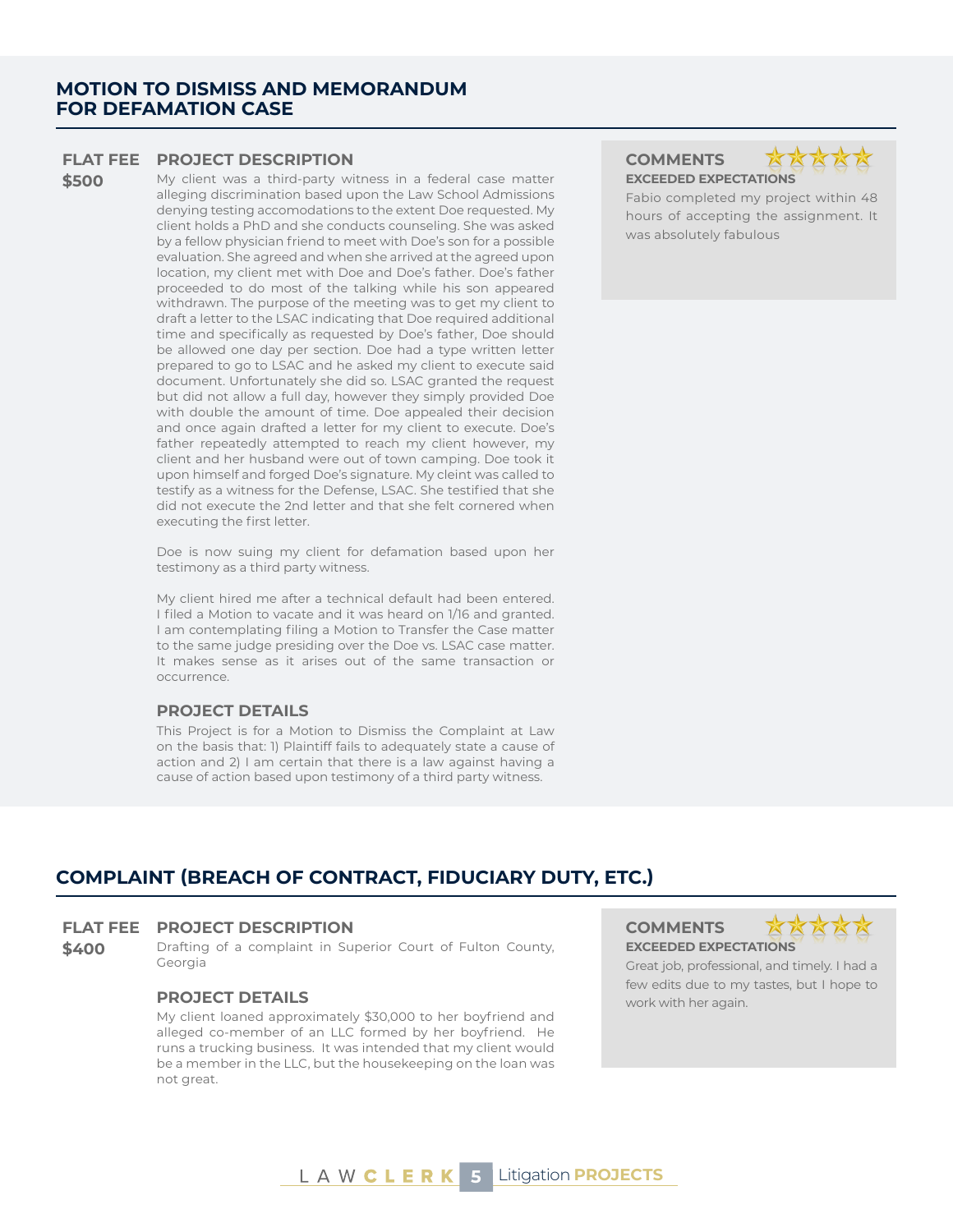#### **DRAFT AN ANSWER TO DISPOSSESSORY ALONG WITH A COUNTERCLAIM BASED ON ADVERSE POSSESSION; ALSO, DRAFT A MOTION TO DISMISS**

#### **FLAT FEE PROJECT DESCRIPTION COMMENTS**

**\$500** My client has lived in a mobile home on a piece of real property for nearly 15 years and the people he purchased the property from were in physical possession of the property from 1995 until the transfer to the client -- combined, they have occupied the property long enough to have an adverse possession claim. A neighbor whose family previously owned the land filed a dispossessory action to evict the client on the basis that he is the rightful owner. In GA, when title is in dispute, you must file an ejectment action not a dispossessory action. I want to file a motion to dismiss on those grounds. I also want to file a counterclaim raising the adverse possession claim.

#### **PROJECT DETAILS**

I have some extremely rough drafts of an answer and a petition to quiet title under the theory of adverse possession that should be of some use when putting together the answer and counterclaim. I also have some case law but you will need to do your own independent research. I have not started on the motion to dismiss based on the dispossessory action being the improper remedy, but I would expect that to be a relatively simple 2-3 page document that will take less time than the answer and counterclaim. All together, I would expect this to take you 7-10 hours.

# **EXCEEDED EXPECTATIONS**



Frank was great to work with. He accepted a project with a convoluted set of issues that I was struggling to straighten out, and quickly sorted through them and drafted a pleading that was just what I wanted. I hope to work with him again.

#### **MOTION TO COMPEL DISCOVERY**

#### **FLAT FEE PROJECT DESCRIPTION COMMENTS**

**\$400** This is a slip and fall in a bathtub/shower at a Holiday Inn Express. I represent the plaintiff. We asked for all prior slip and falls within 5 years of the date of the incident and were told there were none. My expert says the tub is one of the slickest he has ever tested and if they say there were no falls they are lying. They said there were no falls. I need to investigate further. I served another Rogg asking for names, addresses and phone numbers of all employees for 5 years prior to the fall. Defendants will not answer

#### **PROJECT DETAILS**

simple interrogatory.

My thought is a motion to compel that is likely less than 5 pages. Discovery is broad and we are clearly entitled to the information.

that Rogg. We need a motion to compel a response to that one

# **EXCEEDED EXPECTATIONS**



Mary was excellent, asked appropriate questions and reviewed additional pleadings to get the full scope of the motion I was requesting. She did a great job. Great communication and work. I would use her again for sure.

#### **JURY INSTRUCTIONS**

#### **FLAT FEE PROJECT DESCRIPTION COMMENTS**

**\$150** I need a complete set of jury instructions. Ohio Jury Instructions. **EXCEEDED EXPECTATIONS** 

#### **PROJECT DETAILS**

I represent a Defendant in a DAMAGES ONLY action in a DEFAMATION suit. The question of the "statement" has already been determined. I need a set of jury instructions on the DAMAGES section only.



I have had Scott do several projects and I have been impressed with the time and detail he puts into them.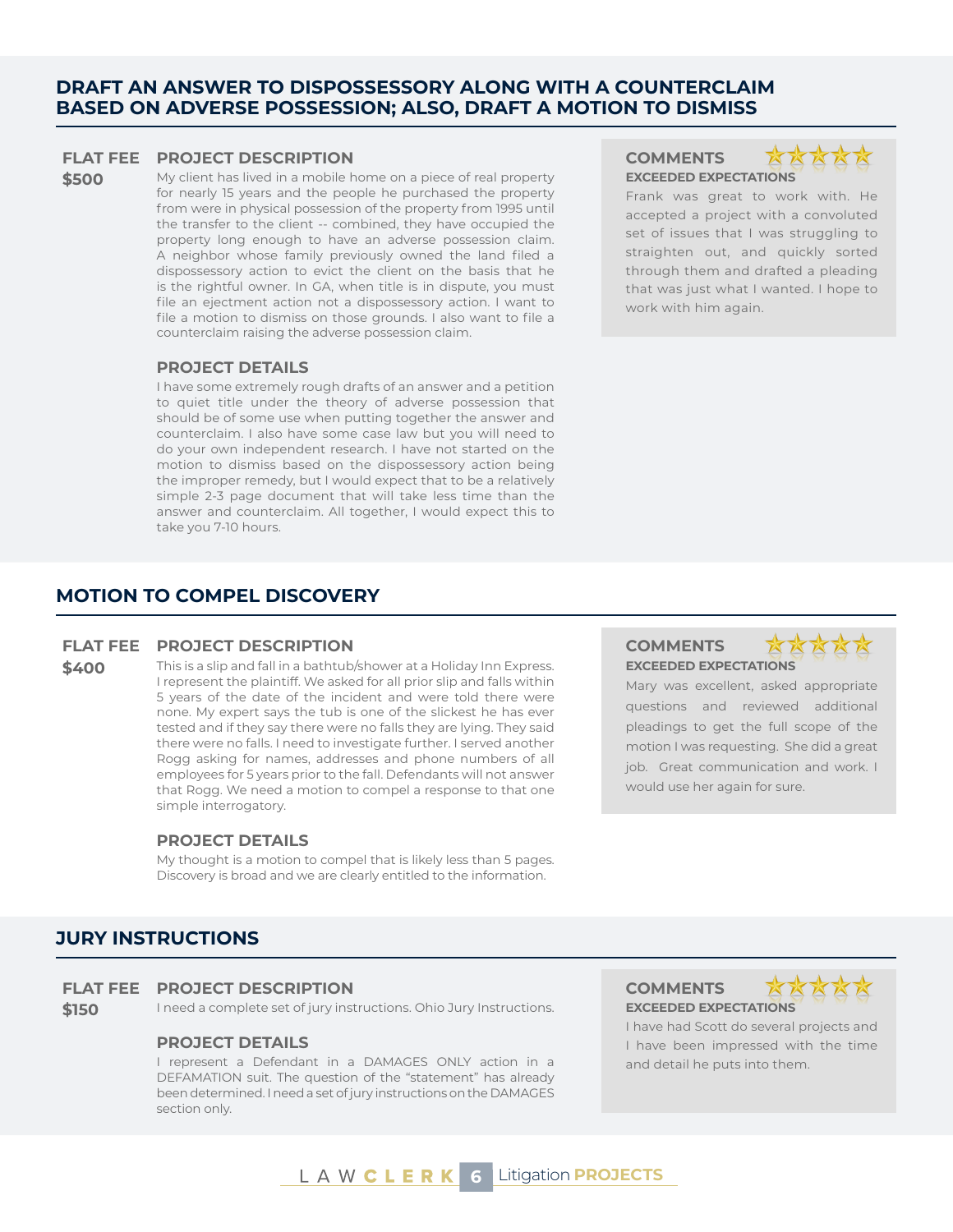**\$250** Motion for Sanctions **EXCEEDED EXPECTATIONS** 

David, I really liked your work last time, and I need your assistance on another project. I want to file a motion pursuant to California Code of Civil Procedure sects. 128.5 and/or 128.7. Assume that I will satisfy the "Safe Harbor" Requirements in the code.

Here is the deal, in the other case, they have taken the position that "NOTHING HAPPENED IN CALIFORNIA" and as such, Texas law should apply to the California venued case. Plaintiffs lost that motion.

Now they take the position, hey well the manufacturer acted in California so as to give rise to specific personal jurisdiction in California (see the Bristol-Myers Squibb v. Superior Court Case in briefs uploaded).

This is a direct contradictions. More to the point, I had to fight 2 motions to apply Texas law, and a motion for summary judgment (based on Texas law). I want to seek sanctions against Defendant for this frivolous pleading. I want to argue that the initial pleadings were frivolous, and I want to be paid for the work on those two motions and the MSJ (I hired experts, etc.).

I want you to ask for sanctions against the attorneys (not the clients). You only need to write the brief, leave blanks for the specific facts not included in the briefs I have attached for you. I will provide the declarations and the safe harbor letter.

David, is an excellent writer, a thoughtful **PROJECT DETAILS researcher, and did an excellent job. researcher, and did an excellent job.** 

#### **DEMURRER DEFAMATION**

#### **FLAT FEE PROJECT DESCRIPTION COMMENTS**

**\$250** I need a memorandum of law (brief) supporting that failure to plead defamatory language with specificity is fatal to a complaint for defamation. Also, try to come up with a backup public policy argument why reporting something to a public body isn't protected and support the argument with case law. Also, that damages (emotional pain and suffering) are insufficient to give rise to the cause of action.

#### **PROJECT DETAILS**

Estimate length: 6 pages. Time: 8 hours.

**EXCEEDED EXPECTATIONS** She did a great job on a tight deadline.

#### **DRAFT RESPONSE TO INTERROGATORIES AND REQUESTS TO PRODUCE IN FEDERAL COURT**

#### **FLAT FEE PROJECT DESCRIPTION COMMENTS**

**\$250** I need you to draft the written responses to interrogatories and requests to produce. This case is a suit on a commercial note in federal court.

This should be pretty straight forward. I will provide you with some forms to help save time. I think this will take 4-5 hours.

**EXCEEDED EXPECTATIONS**



This was my second time working with Deirdre and, once again, she provided quality work with a quick turnaround time. **PROJECT DETAILS**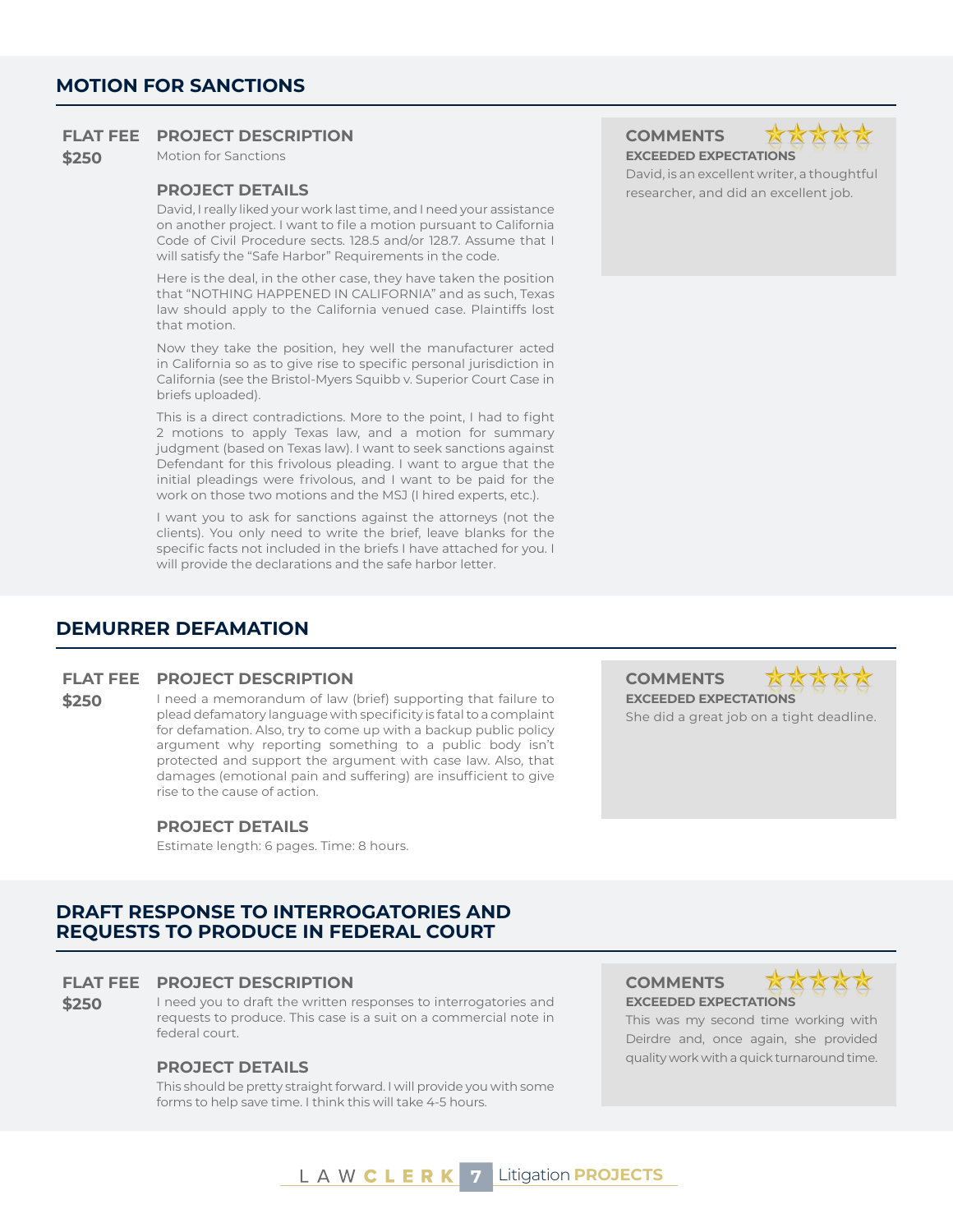## **L A W C L E R K 8 Litigation PROJECTS**

#### **DEPOSITION TRANSCRIPT REVIEW, BOOKMARK, HIGHLIGHT AND SUMMARY W CITATION (120 PAGES)**

#### **FLAT FEE PROJECT DESCRIPTION COMMENTS**

**\$250** We need deposition reviews, summaries with citations and highlighting the most relevant excerpts from the depositions. This is a personal injury case aboard a flight, alleging physical and emotional damages.

> Please capture as much detail as possible in bookmarks and summary. You just copy and paste verbatim responses where important to the bookmark.

#### **PROJECT DETAILS**

Need to have a pdf program that allows you to place colored boxes on the transcript to highlight relevant portions, and to bookmark pdf.

**EXCEEDED EXPECTATIONS** Really great work - crisp, clean, no typos, picked up on all the important

details. Glad I found her on Law Clerk!

## **DAUBERT MOTION / MOTION TO STRIKE**

#### **FLAT FEE PROJECT DESCRIPTION COMMENTS**

**\$400** I need a Daubert Motion / Motion to Strike Defendant's Liability Expert. This is a maritime personal injury case where we represent the Plaintiff. Plaintiff was injured after he slipped and fell in a mud tank on an offshore oil rig. The Defendant's liability expert says the Plaintiff had "Stop Work Authority" or the ability to stop the job if he felt the work area was unsafe. The expert does not provide any technical expertise in his report. The jury does not need an expert to understand the concept of stop work authority and that everyone on the rig has stop work authority.

#### **PROJECT DETAILS**

This is not an overly complicated motion. I put one day as the period of time it will take, but someone with a little experience in drafting these type of motions should be able to complete it in half a day. There is a lot of law on the topic of what type of situation calls for expert opinion and what type of situation does not.

# **EXCEEDED EXPECTATIONS**

Roy did an excellent job on the motion I requested that he draft. I highly recommend Roy for any litigation matter.

## **FLAT FEE PROJECT DESCRIPTION COMMENTS**

**MOTION TO VACATE/SET ASIDE JUDGMENT**

**\$1,000** I need a motion to vacate/set aside judgment drafted pursuant to Rule 60, Arizona Rules of Civil Procedure. I would expect the motion to be 7-10 pages and address any and all applicable defenses relating to the underlying claims and any and all procedural bases for the motion.

#### **PROJECT DETAILS**

The motion to vacate is for a client who had a default judgment issued against him in June 2019. Auto accident where plaintiff pulled off side of road and then pulled back on hitting our client who was riding a motorcycle. Our client was riding his friend's bikeuninsured. Believing it was other driver's fault and police report supports our position-He moved to NJ, plaintiff did service by publication. He has good defense. AZ driver's license suspended.

# **EXCEEDED EXPECTATIONS**



Nicole has excellent legal research and writing skills. I am confident the client will appreciate her work on the motion practice.

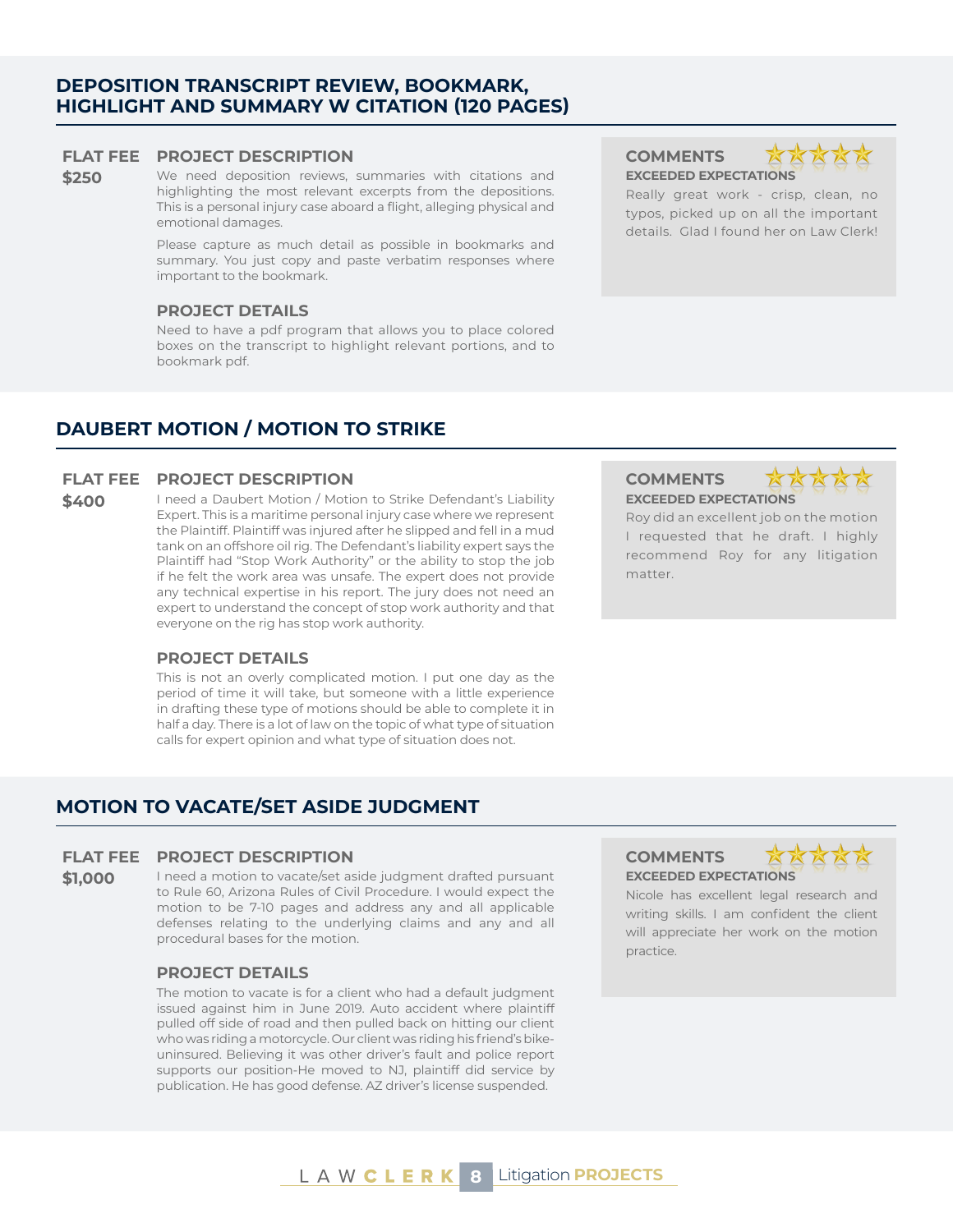**\$1,000** Does the question of jurisdiction in Texas Civil Practices & Remedies Code Sect. 82.003(a)(7)(B) when applied in a case pending outside Texas, ask the Court to apply Texas law with respect to jurisdiction or the jurisdiction of the venue?

#### **PROJECT DETAILS**

We are in the midst of a lawsuit against an American distributor of a Chinese manufactured product.

The lawsuit is venued in California, because the distributor is domiciled here. However, Texas substantive law applies. In particular, Texas Civil Practice and Remedies Code Sect 82.003. This statute exempts non-manufacturing sellers from liability with seven exceptions.

The 7th exception, (82.003(a)(7)(B)), provides that a nonmanufacturing seller is not liable if the manufacturer is not subject to the jurisdiction of the Court.

We believe that this inquiry may have the California court apply questions of Texas jurisdiction to the case. We are no 100% sold on this idea, but want to make an argument. Specifically, 82.003 is a substantive law, as has been argued and briefed in this case. 82.003 being a substantive law, means that the jurisdiction question arguably becomes a substantive law issue and should be ruled on according to Texas law.



Very thorough brief on a very complicated issue. Made the brief readable.

#### **DISCOVERY**

#### **FLAT FEE PROJECT DESCRIPTION COMMENTS**

**\$200** Happy New Year! I ask for a draft of Request for Production, Interrogatories, and perhaps some Requests for Admission to be served upon Defendants. Plaintiff Client owns a 25% interest in company with a former friend. It's an LLC and both are members. Defendant friend solicited plaintiff's \$20k investment. We filed suit accusing the Defendant friend & the Defendant company of excluding plaintiff from profits, refusing to turn over books+records despite demand, among other problems (e.g. Defendant's reneged on a lease agreement Plaintiff signed; Plaintiff client is the owner of a truck on which she is responsible for the loan, but the defendant company continues to use the truck despite non-payment). So we need discovery to help firm some of this up & specifically target the books and records as my client has evidence Defendant company continues to operate and earn income (lots of it!) despite claiming to me & my client that it no longer is in business.

#### **PROJECT DETAILS**

Discovery requests don't need to be too onerous. It's not my goal to overwhelm my opponent with requests. I'm looking for targeted attacks to prove up our elements (and essential facts) of our causes of action along with seeking to uncover how the Defendants hide the revenue that continues to stream in.

**EXCEEDED EXPECTATIONS** Go, Paul, Go! Thank you for the work. You'll be on my future short list.

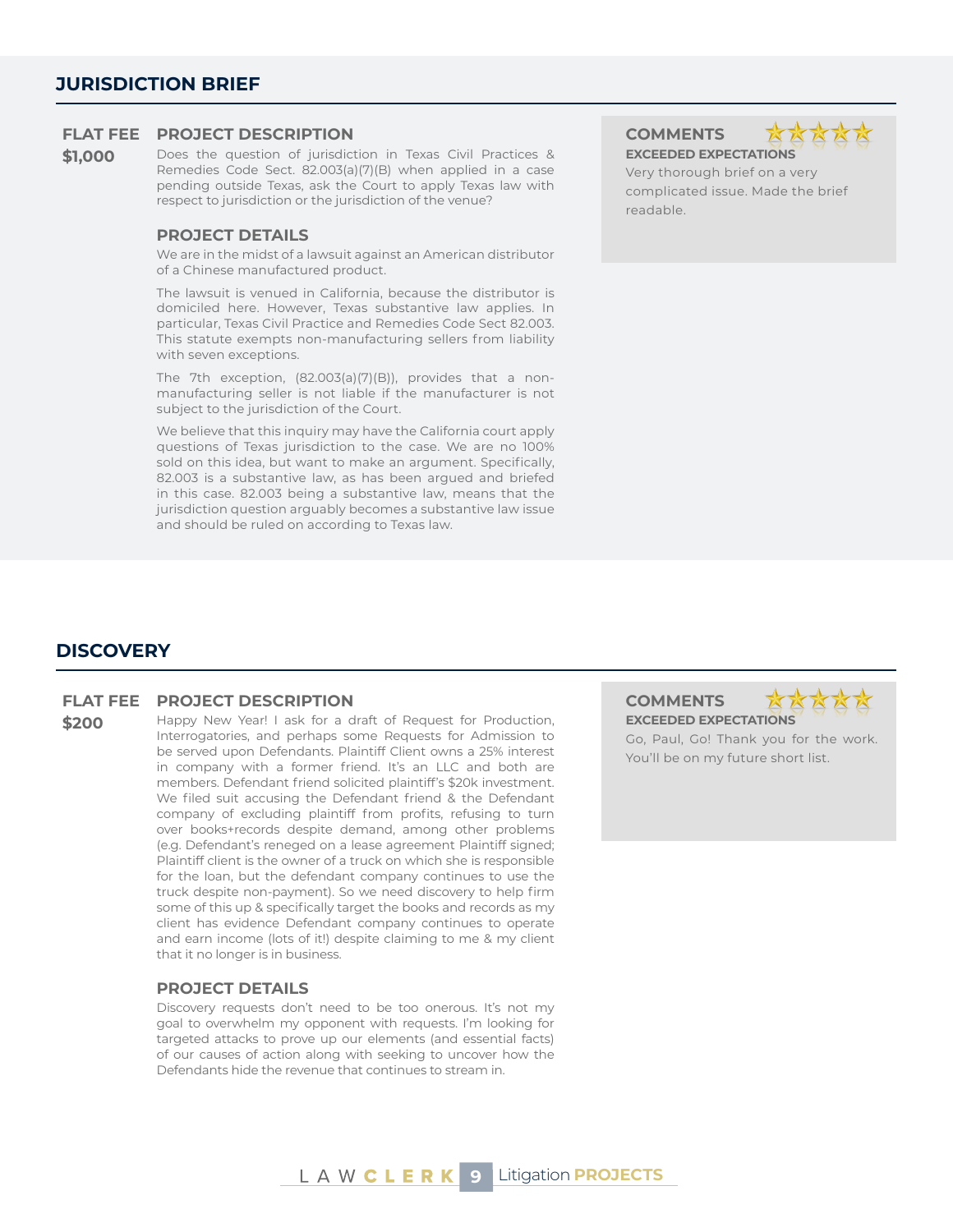#### **PROPOUNDING DISCOVERY**

#### **FLAT FEE PROJECT DESCRIPTION COMMENTS**

**\$500** I need form interrogatories, special interrogatories and requests for production prepared to thoroughly vet Plaintiff's claims in the lawsuit in issue.

#### **PROJECT DETAILS**

Self explanatory I believe. I will upload some pertinent documents.

**EXCEEDED EXPECTATIONS**



Jennifer continues to do excellent thorough work.

#### **RESPONSE TO MOTION FOR SUMMARY JUDGMENT**

#### **FLAT FEE PROJECT DESCRIPTION COMMENTS**

**\$750** I need to respond to a motion for summary judgment regarding the distribution of proceeds in a partition action. The partition action involves the sale of a residence which has already taken place and the proceeds from the sale are bring held in escrow.

#### **PROJECT DETAILS**

I will provide the motion and all attachments. I will also provide an affidavit from my client and her deposition transcript (which is very short). I also have a memo with relevant case law. I believe an issue of fact exists as to whether a gift was intended or not. My goal is to win the MSJ and get this case to trial. I am also hopeful of deposing Bill but I don't believe he will be helpful. Other than the deed, ther are no writings, text messages, etc. regarding the property and the intent of the parties.

# **EXCEEDED EXPECTATIONS**



Jordan's pleading was right on point with Arizona law. She went above and beyond and I would highly recommend her.

## **UCC-1 RESEARCH**

#### **FLAT FEE PROJECT DESCRIPTION COMMENTS**

**\$1,000** I need someone to review opposing counsel's argument regarding the sufficiency of a UCC-1 description in Nevada and the efforts to subsequently cure any deficiency and then research and draft the argument in a memo as to why opposing counsel is wrong (unless he is correct).

#### **PROJECT DETAILS**

I expect this project to take someone familiar with this area of law (secured transactions) less than 10 hours.

**EXCEEDED EXPECTATIONS**



Well developed memo on a complicated issue.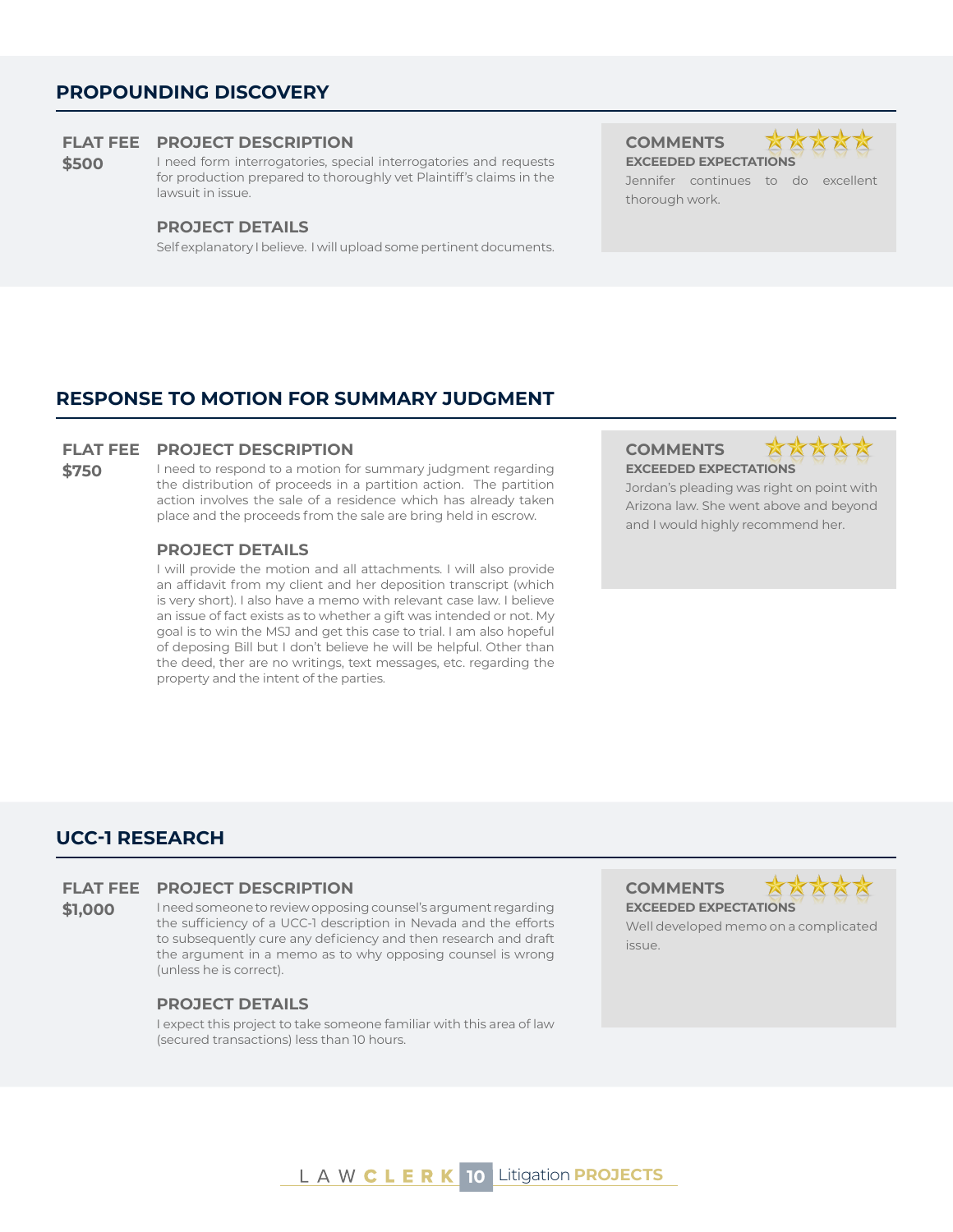**\$1,500** This is a document review project. I have approximately 10,000 pages broken into two batches of approximately 5,000 pages that need to be reviewed for subject matter. The reviewer will need to complete a spreadsheet that will be provided, which will require the reviewer to identify information responsive to 40 inquiries, like bates numbers, document title, authors, recipients, description of the document, and whether certain names, terms, and ideas are discussed.

> The reviewer will be required to review the protective order entered in the case and sign an agreement providing that the reviewer has read and is bound by the protective order.

#### **PROJECT DETAILS**

Some of the files include large spreadsheets that can be quickly reviewed, as well as documents that simply require being identified by bates number and that they have been withheld as non-responsive or privileged. However, there are other documents that will need to be closely reviewed and more substantive responses provided. My best estimate is that the project will take approximately 15-20 hours to complete the review and spreadsheet.

#### **DRAFT DISCOVERY DEMAND LETTER DUE TO FAILURE TO RESPOND TO REQUESTS TO PRODUCE DOCUMENTS**

#### **FLAT FEE PROJECT DESCRIPTION COMMENTS**

#### **\$100** I am defending against a lawsuit filed by a credit card company. I served the plaintiff with requests to produce and they haven't responded. I would like to send them a formal demand letter.

#### **PROJECT DETAILS**

This should be short and sweet. 1-2 hours of your time.

## **RESEARCH FOR CASE LAW RELATED TO COMMERCIAL LEASE / ESTOPPEL CERTIFICATE**

#### **FLAT FEE PROJECT DESCRIPTION COMMENTS**

**\$150** I need case law -- preferably in North Carolina, but if on point, it can be outside of NC -- that says that an estoppel certificate signed by a commercial tenant does NOT amend or alter the terms of a commercial lease unless the lease or certificate explicitly say so.

#### **PROJECT DETAILS**

In my case, the lease says that the Term begins September 1, 2017. The estoppel certificate later says that the "Commencement Date" is September 5, 2017. A personal guaranty says that it is in force for two calendar years from the beginning of the Term. I want the guaranty to expire on August 31 or September 1, and not September 5. North Carolina is best, but anything on point is helpful.

# **EXCEEDED EXPECTATIONS**



Lauren was a pleasure to work with. She kept in good contact, had great questions, and provided through comments. I would definitely work with Lauren again.

AA **EXCEEDED EXPECTATIONS** Eve is a great lawyer!!

**EXCEEDED EXPECTATIONS**



I was having trouble finding case law on a fine point of law, and he was able to find good support for me.